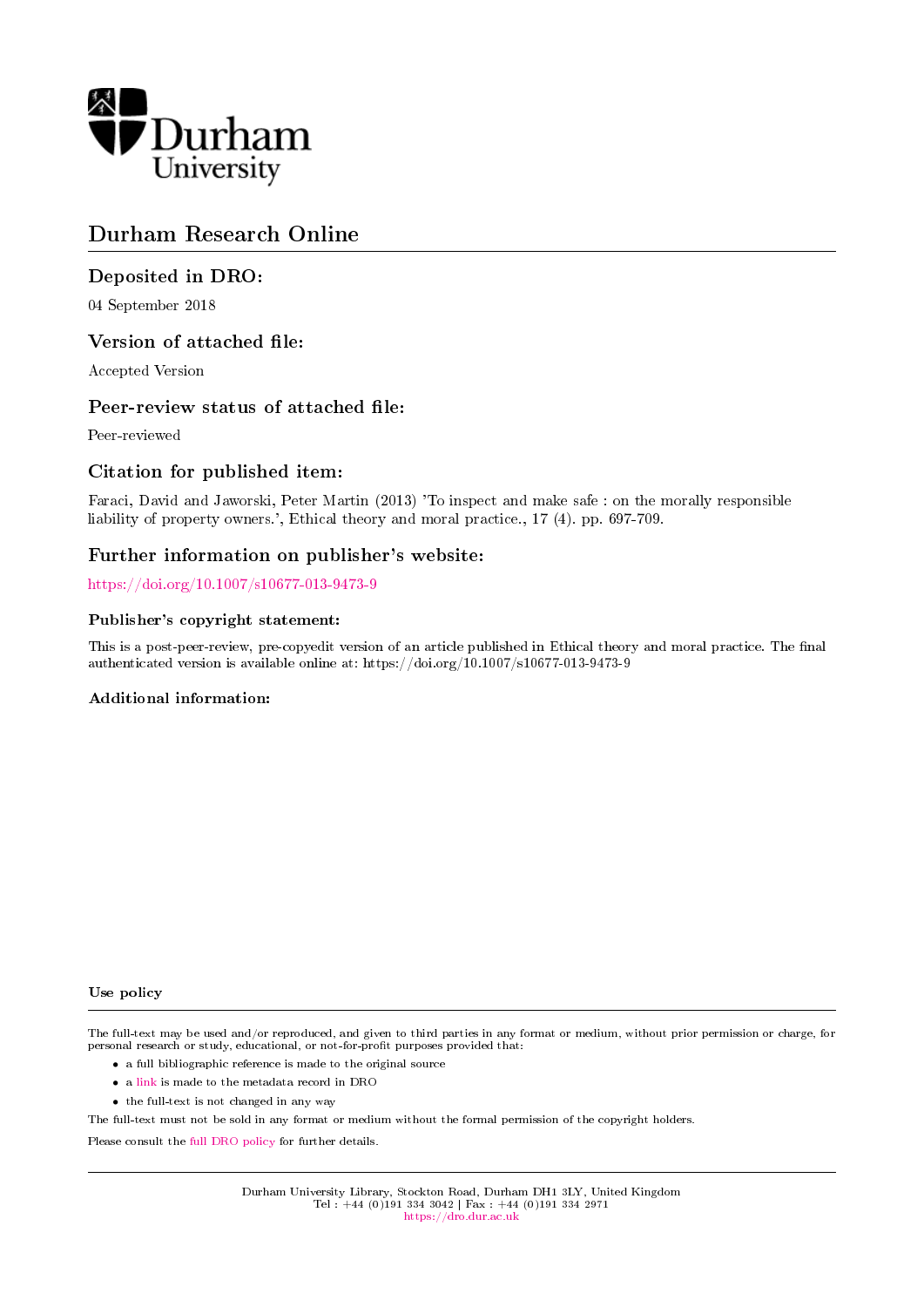$\overline{a}$ 

# **TO INSPECT AND MAKE SAFE: ON THE MORALLY RESPONSIBLE LIABILITY OF PROPERTY OWNERS**

*David Faraci and Peter Martin Jaworski*

In United States tort law, there are two general approaches to determining when a property owner is to be held liable for damages to entrants on his land. Twenty-four states follow common law tradition, which distinguishes between trespassers, invitees (business visitors), and licensees (social guests) (Cupp Jr. 2010, fn. 2). A "reasonable duty of care," often including a duty to warn of danger as well as a duty to inspect and make safe, is taken to obtain in the case of the latter two, but not always in the case of trespassers.<sup>1</sup> Call this the *traditional approach.*

In 1968, the landmark California Supreme Court case *Rowland v. Christian* (1968) introduced a second approach. At issue in *Rowland* was a social guest who injured himself on a faucet. Miss Christian, the defendant, was aware of the dangerous condition of the faucet and failed to warn James Rowland, the plaintiff, of the danger. In finding for the plaintiff, the court established a precedent that regarded the three-fold distinction between trespasser, invitee, and licensee as non-dispositive, and suggested a singular approach that imposes a duty of reasonable care on land possessors regardless of whether entrants are social guests, business visitors, or trespassers.<sup>2</sup> In the ruling, Justice Raymond E. Peters wrote for the majority:

A man's life or limb does not become less worthy of protection by the law nor a loss less worthy of compensation under the law because he has come upon the land of another without permission or with permission but without a business purpose. Reasonable people do not

 $<sup>1</sup>$  There is a good deal of variation here. First, on some versions, a higher duty applies to invitees</sup> than to licensees. Second, different jurisdictions treat the legal duty itself differently. The Arizona Supreme Court, in *Siddons v. Business Properties Development Co.* (1998) cited the *Restatement (Second) of Torts \$ 360*, concluding that a landlord who has dominion and control over some land has a duty to inspect and make safe the area. The duty to inspect and make safe is a special kind of a duty of care. Typically, a duty of care is said to exist when there is a special relationship between plaintiff and defendant, such as a family or employment relationship, or through contract. This privity requirement, however, was eased in *MacPherson v. Buick Motor Co.* (1916) in the United States and in *Donoghue v Stevenson* (1932) in the United Kingdom with respect to product liability, where a general duty of care was said to exist between a product manufacturer and end users of a product despite the existence of several intermediaries and the fact that no contract existed between end users of a motor vehicle or between consumers of ginger beer and the manufacturers.

<sup>2</sup> The ruling insisted that the standard common law negligence approach was correct, and that trespass should not always function as a defense against liability.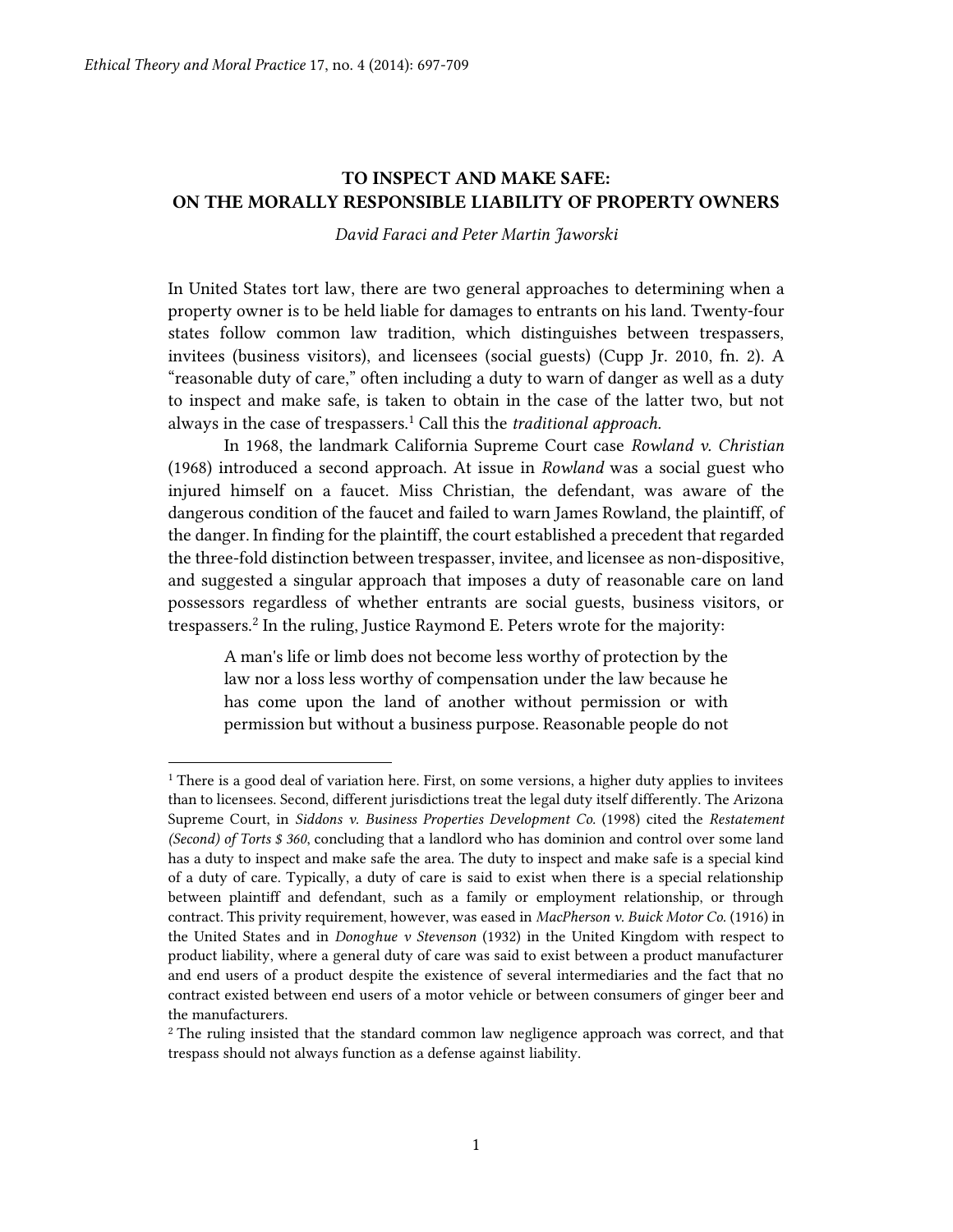ordinarily vary their conduct depending upon such matters, and to focus upon the status of the injured party as a trespasser, licensee, or invitee in order to determine the question whether the landowner has a duty of care, is contrary to our modern social mores and humanitarian values. The common law rules obscure rather than illuminate the proper considerations which should govern determination of the question of duty. (*Rowland v. Christian* 1998)

This approach—call it the *nondiscriminatory approach*—initially saw a great deal of acceptance. Throughout the 1970s, it was adopted by one jurisdiction after another. By the 1980s, however, we witnessed a halt to its expansion. Indeed, the ruling in *Rowland* was subsequently superseded in California by legislation expressly seeking to protect property-owners against certain kinds of trespassers claiming liability.<sup>3</sup>

There is currently no clear front-runner between traditional and nondiscriminatory approaches in jurisdictions across the United States, and neither side seems to be gaining ground. One reason for this, we suspect, stems from the kind of argument typically offered by champions of the nondiscriminatory approach. The standard line seems to be that the traditional approach is motivated by concerns about moral responsibility, but that moral responsibility is irrelevant to liability; either liability doesn't concern responsibility at all or (the more common line) concerns not moral but "outcome" responsibility—agents "own" the damages caused by their property.<sup>4</sup> Often, economic or other pragmatic reasons for holding propertyowners liable for damages for which they are outcome responsible are then cited. 5

<sup>3</sup> See s. 847 of the California Civil Code. ("(a) An owner, including, but not limited to, a public entity, as defined in Section 811.2 of the Government Code, of any estate or any other interest in real property, whether possessory or nonpossessory, shall not be liable to any person for any injury or death that occurs upon that property during the course of or after the commission of any of the felonies set forth in subdivision (b) by the injured or deceased person." at [http://www.leginfo.ca.gov/cgi-bin/displaycode?section=civ&group=00001-01000&file=840-848\)](http://www.leginfo.ca.gov/cgi-bin/displaycode?section=civ&group=00001-01000&file=840-848)

<sup>4</sup> For discussion of outcome responsibility, see, for example, Ripstein (2001, 47). ("Consider one of the most familiar manifestations of outcome responsibility, the case in which one person injures or inconveniences another, and apologizes. As Honoré notes, one may well have reasons to apologize for things for which one is outcome responsible even where there is no issue of either fault or legal liability. If I bump into you on the street, and you drop your package, I have reason to apologize even if, as it turns out, you were the one who appeared from between parked cars without any notice.")

<sup>5</sup> One argument is that, in general, benefits and burdens ought to be balanced. Thus, when we grant property rights to individuals, we do not give them a windfall of benefits; the benefits are balanced by liability for harms brought about by one's property. In other words, ownership is a kind of benefit which justifies our imposition of a special kind of burden, the duty to inspect and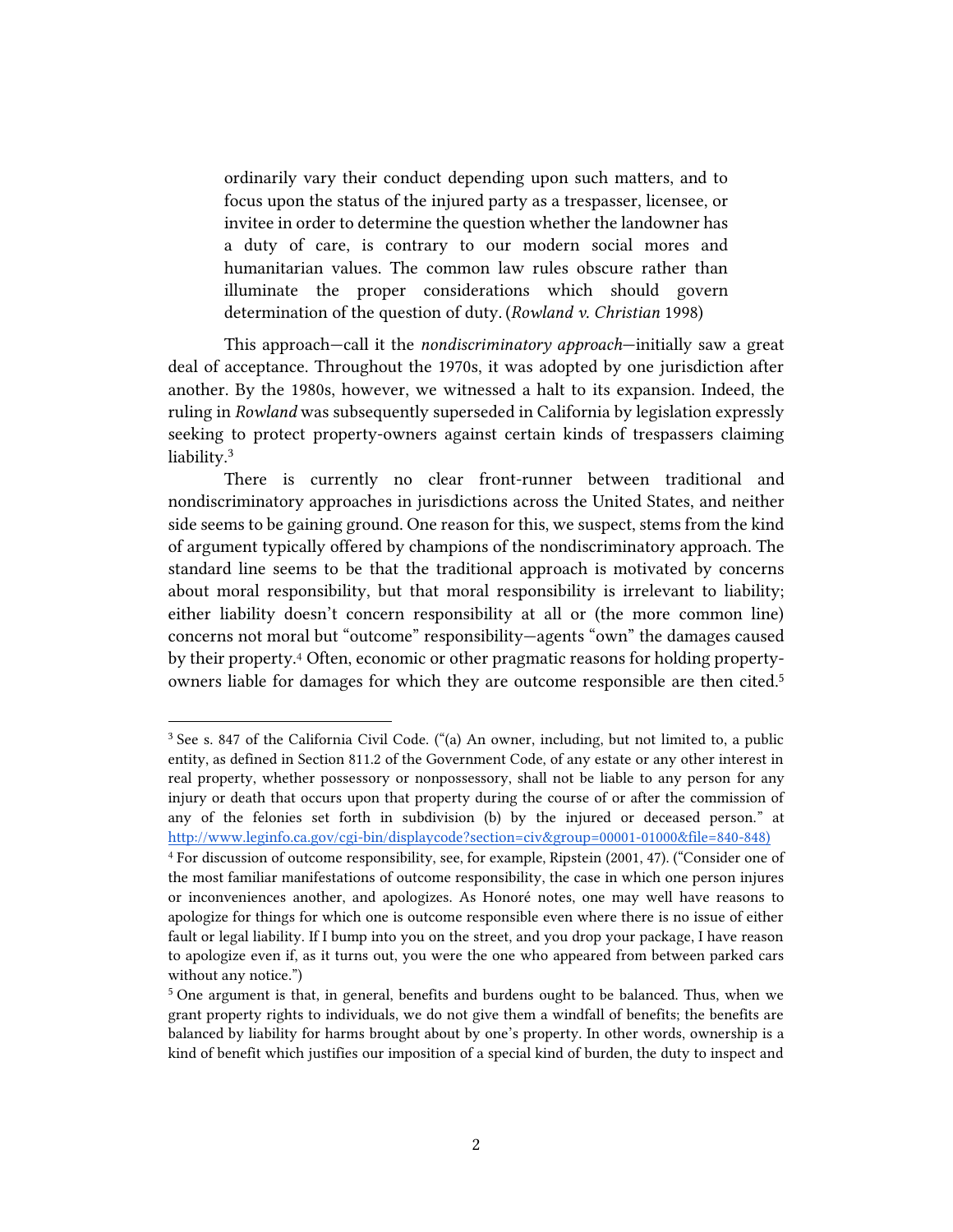Indeed, many seem to accept the view that liability is merely an economically or pragmatically justified convention—an outgrowth of legal schema, perhaps—which suggests that there *could* only be such pragmatic justifications for holding owners liable. <sup>6</sup> Call this view *conventionalism about liability.*

It does indeed seem clear that the traditional approach is often defended by appeal to intuitions about moral responsibility. We think it is a mistake, however, to hold that liability doesn't have anything to do with moral responsibility. Indeed, the primary purpose of this paper is to motivate and defend a novel view of *morally responsible liability*—of when owners *qua owners* are morally responsible for damages caused by their property.

To be clear, our claim is not that the traditional approach is correct. Rather, we are suggesting that those who wish to champion the nondiscriminatory approach would be wise to acknowledge the existence of morally responsible liability. Having acknowledged this, theorists leave themselves room to debate whether legal liability should track morally responsible liability, or whether there are reasons to hold persons legally liable even when they are not morally responsible for the damages in question.<sup>7</sup> We suspect that those who champion the nondiscriminatory approach to tort law will find that their justifications for departing from morally responsible liability are easier to swallow if it is explicitly recognized that this is indeed a departure.

One reason this strategy is likely to have remained largely unpursued up until now is that there simply is no good account of morally responsible liability. So far as we can tell, there are only three views on the relationship between moral

make safe. See Benditt (1982, 214). ("There are several other sorts of cases in which courts have found grounds for imposing liability for failures to act. Prosser reports that duties have been imposed where there is a relationship between plaintiff and defendant which is economically advantageous to the latter; the thought is that the expected benefit justifies imposing a special duty. A related class of cases involves duties imposed on the owners and occupiers of land, on the theory that the enjoyment of land ownership carries with it certain burdens especially, to use the land in such a way that others aren't harmed (for example, the attractive nuisance rule), which includes taking steps to prevent even naturally caused harms." [footnote omitted])

 $6$  "[O]nce one grasps negligence law's tolerance of bad compliance luck, one can appreciate that tort law is a law of wrongs in name only; that the notion of wrong at work here is so distinct from standard usage that it is better not to think of tort as a law of wrongs at all" (Goldberg and Zipursky 2007, 1126).

Perhaps the most dominant explanatory, rather than normative, theory of tort law is economic analysis. On this view, the purpose or function of tort laws is to minimize the sum total of the cost of possible accidents as well as the costs of attempting to avoid them. For a useful overview of the different theories of tort law, including the economic analysis, see Coleman and Mendlow (2010). <sup>7</sup> Or, of course, to *not* hold them legally liable even when they *are* morally responsible for the

damages in question.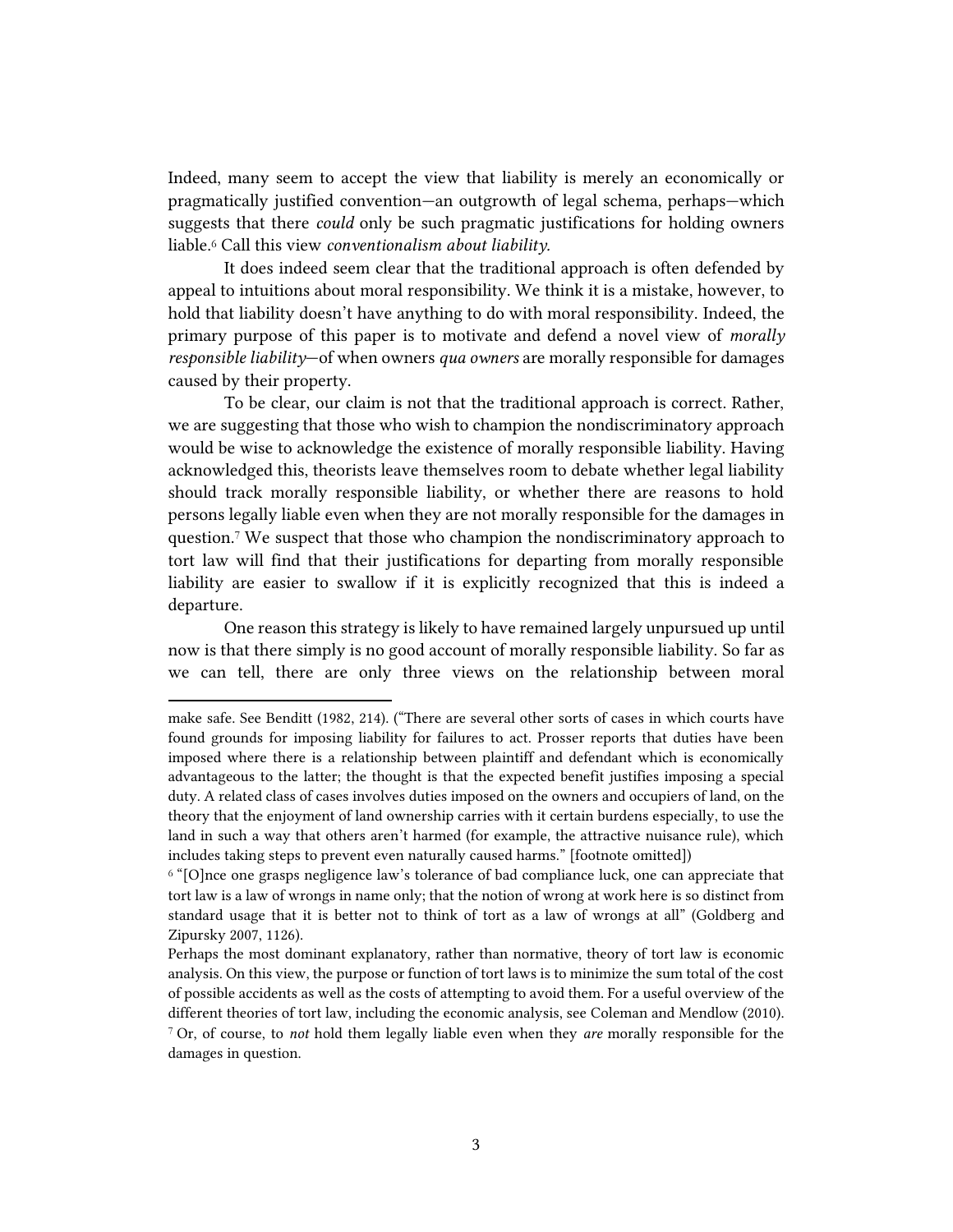responsibility and liability present in the literature (indeed, sometimes merely implicitly), each of which faces serious challenges, as we show in §1. We then introduce (end of §1) and defend (§2) a new (and, we think, superior) account of morally responsible liability. In §3, we respond to an objection. Again, our motivations here are two-fold: First, we take our view on the nature of morally responsible liability to have independent theoretical value. Second, we hope that our work will serve to refocus the legal debate: Once the question of whether there is morally responsible liability is settled (there is), the right question to ask is whether and to what extent such liability should inform tort law.

### **1. Existing Accounts**

The first view on the relationship between moral responsibility and liability, as suggested by conventionalism about liability, is that there *is* no such relationship. There are a number of reasons to be suspicious of this view. For one thing, intuitions about moral responsibility do and will likely continue to influence tort law. Consider, for instance, Richard L. Cupp Jr.'s explanation of the aforementioned California legislature's divergence from the *Rowland* precedent:

Although the *Rowland* court was perceptive in critiquing the complex and rigid rules that previously characterized land possessor liability standards, it went a bit further than many members of the public were willing to travel by extending a duty of due care even to "bad guy" trespassers. As illustrated by California's enactment of Civil Code section 847, society's rough sense of justice favored disallowing such claims in most circumstances, and that rough sense of justice trumped *Rowland*. The *Restatement (Third)*'s flagrant-trespassers approach recognizes the disconnect between this aspect of *Rowland* and societal values that has become increasingly apparent over time. The *Restatement (Third)*'s approach promotes honoring general but strongly felt moral distinctions that society holds dear rather than seeking to engineer a standard that may not have sufficient grounding in the reality of torts law. (Cupp Jr. 2010, 43)

Cupp's claims are bolstered by the public's reaction to *Bodine v. Enterprise High School*—the most famous of the "bad guy" trespasser cases—in which a student fell through the skylight of his high school while trying to steal a floodlight, and subsequently successfully sued the school for his quadriplegia.<sup>8</sup> Most people seem to

<sup>8</sup> The case was actually settled out of court.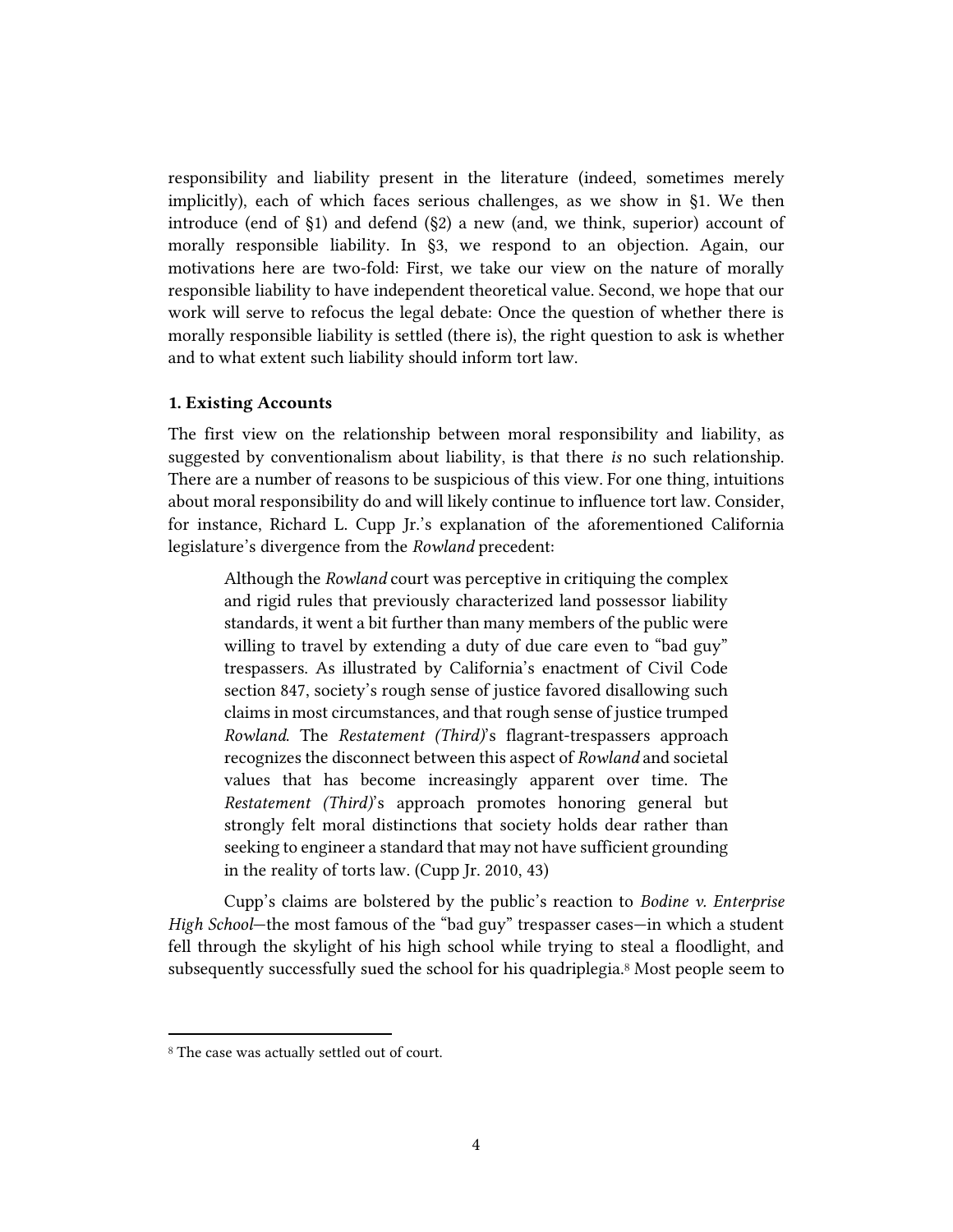share the intuition that there is something wrong with holding the school liable for the student's injuries.

It also seems clear that in certain other cases, we *do* hold owners *qua owners*  morally responsible for damages. If a branch from your tree falls on your neighbor's car, you may well be required by law to compensate your neighbor for the damage.<sup>9</sup> Yet many would agree that if you refused to pay, you would not merely be violating a law (*malum prohibitum*); rather, you would be doing something morally wrong (*malum in se*) because you are morally responsible for the damage to your neighbor's car. Apparently, it is your status as owner that explains this. Thus, moving from the practical to the theoretical, insofar as we take our intuitions regarding moral responsibility to provide any insight into the nature of such responsibility, this suggests that in some cases owners *qua owners* really are responsible for damages caused by their property. This is further reason to regard it as a mistake to insist that moral responsibility is irrelevant to liability. It seems wrong, at least on the face of things, to hold someone liable for something they are not morally responsible for. Invoking other kinds of responsibility can seem like a trick; and ignoring responsibility altogether seems to fly in the face of our intuitions concerning what liability is about.

Another seemingly natural view is that being morally responsible for damages caused by one's property is just part of *what it is to be* an owner. For instance, on John Locke's theory of initial acquisition, a part of oneself enters that which one comes to own through labor on a previously unowned object. As a natural extension of this theory, one might suggest that because our property is an extension of ourselves, harm caused by our property is akin to harm caused by ourselves. Call this the *intrinsic* view.

The problem for conventionalism about liability was that it failed to recognize cases where we hold owners *qua owners* morally responsible. The problem for the intrinsic view is that it fails to recognize cases where we *don't.* Again consider *Bodine*. If being morally responsible for damages were simply part of what it is to be an owner, then we should presumably acknowledge that the school is morally responsible for the student's injuries. Of course, one might point out that the student's actions could be outweighing that responsibility, but that doesn't seem to be what's going on; we suspect most people would share our intuition that the school isn't morally responsible *at all.*

<sup>9</sup> See Benditt (1982, 214). ("Whereas the usual rule regarding natural conditions on one's property (such as falling rocks) that threaten harm to others is that there is no duty to inspect and make safe, the rule in urban areas seems to be changing, so that if, on one's property, there is a tree next to a city street, one must inspect it and take steps to prevent an unsafe tree from injuring passersby.")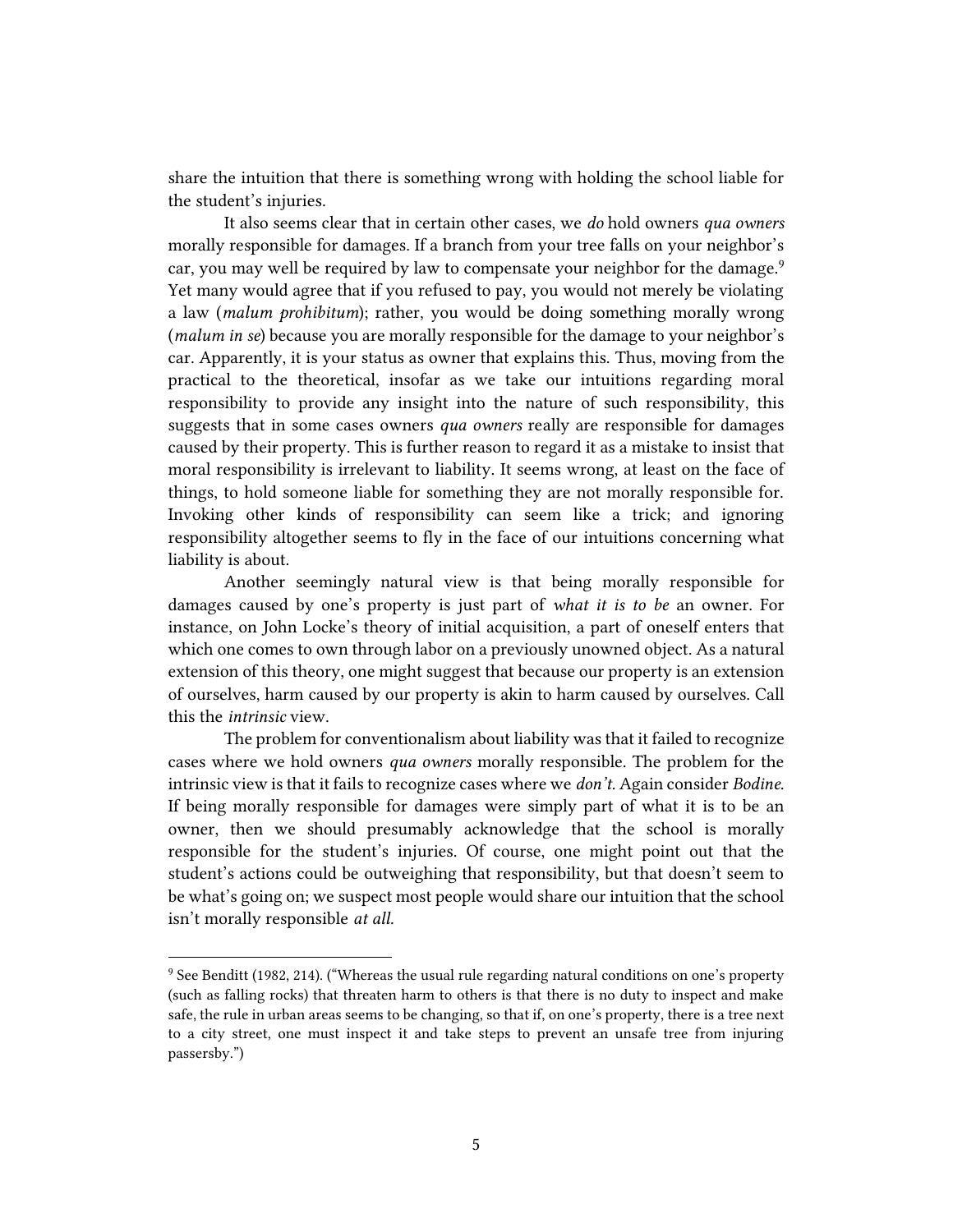What these problems for both conventionalism about liability—on which owners *qua owners* are never morally responsible—and the intrinsic view—on which they *always* are—suggest is that the correct view of morally responsible liability must be more nuanced; it must recognize that moral responsibility for damages is not a given for owners, but that nevertheless in certain circumstances owners *qua owners* may be morally responsible for damages.

There is another view, however, similar to the intrinsic view, that may fare better with respect to the nuanced nature of morally responsible liability. While the debate over whether "property" is sufficiently meaningful and coherent or is an "essentially contested" concept is not over,<sup>10</sup> A.M. Honoré (1961) has captured what many believe to be the best account of what property amounts to. According to Honoré, ownership consists of eleven "standard incidents." These incidents are:

- 1. The right to possess: to have exclusive physical control of a thing;
- 2. The right to use: to have an exclusive and open-ended capacity to personally use the thing;
- 3. The right to manage: to be able to decide who is allowed to use the thing and how they may do so;
- 4. The right to the income: to the fruits, rents and profits arising from one's possession, use and management of the thing;
- 5. The right to the capital: to consume, waste or destroy the thing, or parts of it;
- 6. The right to security: to have immunity from others being able to take ownership of (expropriating) the thing;
- 7. The incident of transmissibility: to transfer the entitlements of ownership to another person (that is, to alienate or sell the thing);
- 8. The incident of absence of term: to be entitled to the endurance of the entitlement over time;
- 9. The prohibition on harmful use: requiring that the thing may not be used in ways that cause harm to others;
- 10. Liability to execution: allowing that the ownership of the thing may be dissolved or transferred in case of debt or insolvency; and,

<sup>&</sup>lt;sup>10</sup> For reasons to think it is "the most ambiguous of categories" see Tawney (1978, 136). ("Property is the most ambiguous of categories. It covers a multitude of rights which have nothing in common except that they are exercised by persons and enforced by the state. Apart from these formal characteristics, they vary indefinitely in economic character, in social effect, and moral justification.") For a more charitable analysis, see Waldron (1985). See also, Eleftheriadis (1996).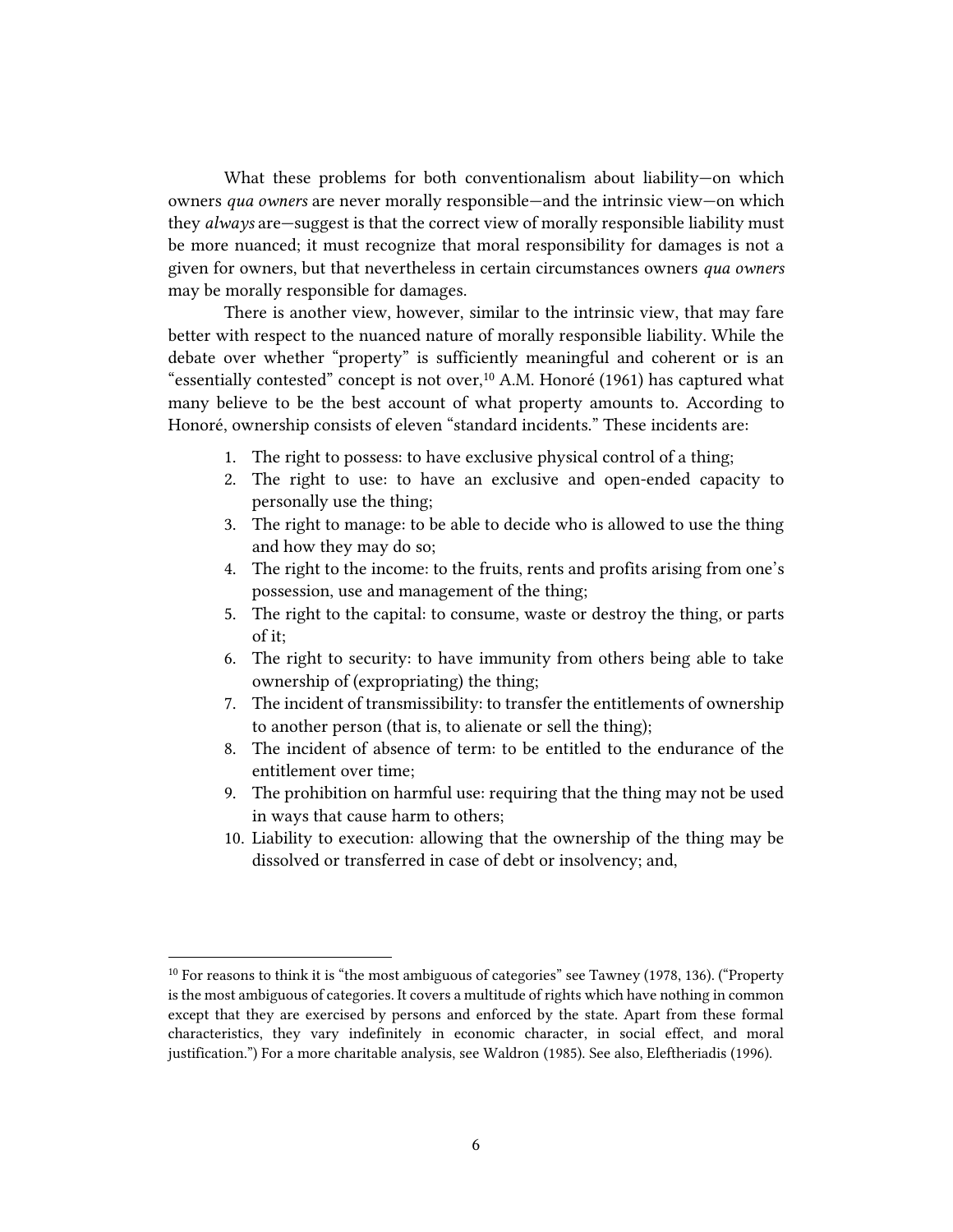11. Residuary character: ensuring that after everyone else's entitlements to the thing finish (when a lease runs out, for example), the ownership returns to vest in the owner.<sup>11</sup>

It is not entirely clear whether Honoré meant one or more of these incidents to explain why owners can be held liable. Insofar as he did (or one wished to read his view this way), it seems it would best fit under incident nine: the prohibition on harmful use. If we understand "harmful use" broadly enough, such that it includes any use (even just leaving one's property alone) that leads to harm, this might well capture liability. Furthermore, the view might be adjusted to capture our intuitions regarding cases like *Bodine.* One might suggest, for instance, that "harmful use" only includes uses that are reasonably expected to harm, and since we can reasonably expect people not to trespass, harms that befall trespassers don't count.

Unfortunately, some theorists have objected specifically to Honoré's inclusion of the ninth incident in his theory. For instance, Jeremy Waldron (1988, 49) objects that prohibitions against harming have no essential connection with property or ownership. Waldron writes: ". . . these prohibitions are better regarded as general background constraints on action than as specific rules of property (let alone as specific incidents of *private* property)." When it comes to whether or not you can shove a knife between someone's shoulder blades, it is irrelevant whether you have property in that knife. Including such a duty in the conception of ownership seems redundant.

In response to this sort of worry, Honoré raises concerns about making the analysis of property too "one-sided" by recognizing only the privileges, and ignoring the duties, that come with ownership.<sup>12</sup> We find this unpersuasive. First, putting our cards on the table, we are independently attracted to the idea that ownership *is* a pure privilege, and thus that such "one-sidedness" is entirely appropriate. Second, and more ecumenically, whether or not we should include *some* duties in our understanding of ownership, surely it is still the case that including the prohibition

<sup>&</sup>lt;sup>11</sup> This summary is taken from Breakey (2013).

<sup>12</sup> Honoré (2006, 134) writes: "Yet the duties that go with ownership ('limitation rules'), for example the landowner's duties towards those who come onto his land, are a feature of the institution of ownership in all modern (and one may suspect nearly all ancient) societies. The law of nuisance is treated as a species of 'property-limitation', because premised on the assumption that, but for the restriction, the owner would be free to act in a certain way, for instance to emit smoke from his own land so as to lessen his neighbour's enjoyment. This branch of the law imposes restrictive duties on landowners. So to say that 'duties (are not) intrinsic to ownership interests' is to focus on the privileges rather than the responsibilities of an owner to an extent that makes the analysis one-sided. The same is true of expropriation rules such as liability to execution and forfeiture… Why are these rules not 'intrinsic' to ownership?"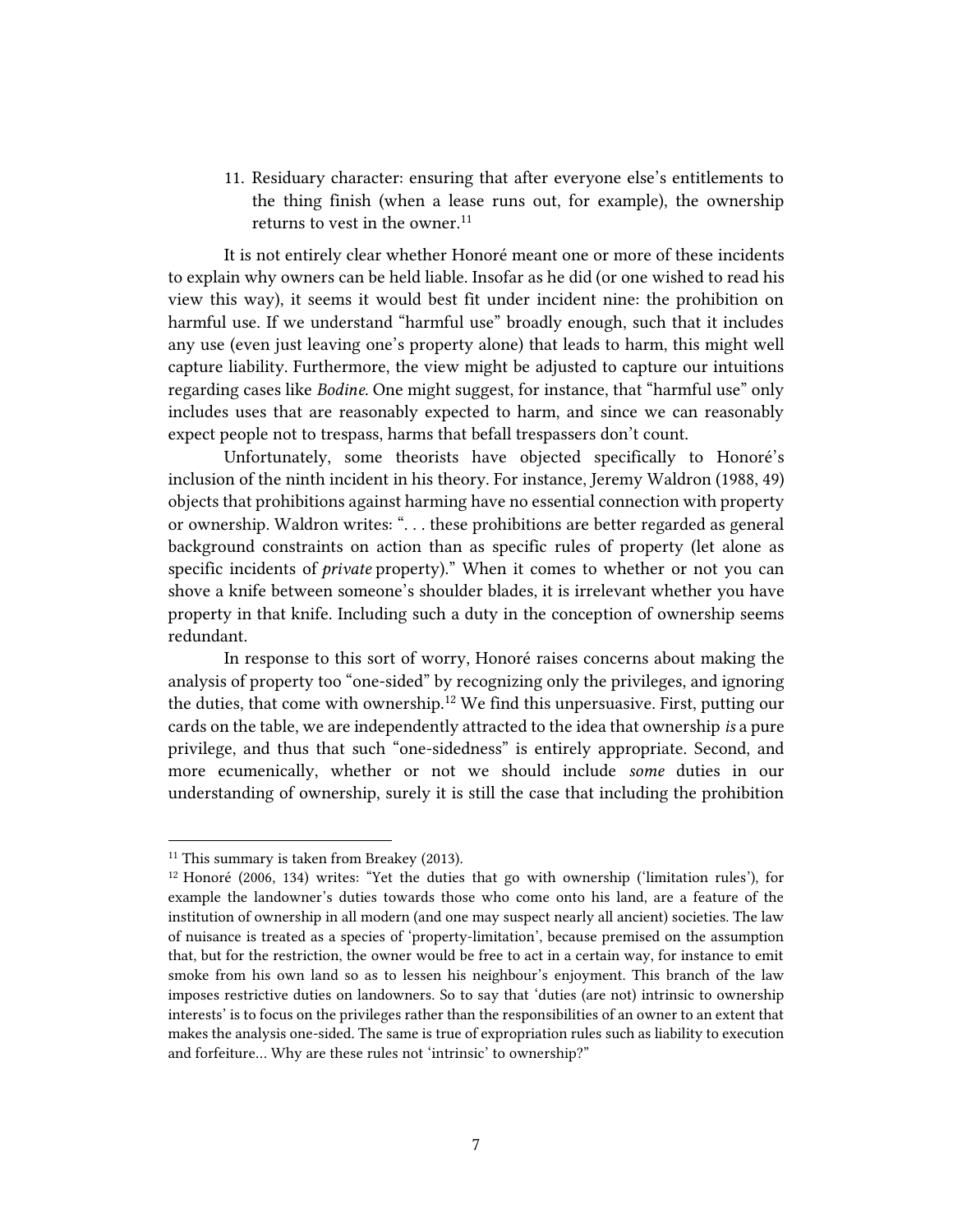on stabbing someone with your knife would be redundant. Not only is it wrong to stab someone with a knife you don't own, but owning the knife surely does nothing to alter the seriousness of the wrong. It would be patently bizarre for someone to condemn Paul, saying: "Paul stabbed Mary! And, what's more, he did so with *his knife!*" (Indeed, if anything, we might think it was worse if he did so with hers!)

Our concern, though, is liability. Consider a case where instead of stabbing her deliberately, vibrations from a passing truck cause Paul's knife to fall and stab Mary. We might well hold Paul morally responsible in that case (depending, perhaps, on how precarious the knife's position was, and how frequently trucks pass his property). Importantly, if we did hold Paul morally responsible, it seems that this might well be because the knife was *his.* <sup>13</sup> Thus, it seems that the force of Waldron's objection flags when we read the ninth incident such that it captures such cases of liability. If we understand "harmful use" narrowly, such that it includes only things like intentional stabbings, Waldron seems correct that there is a general background obligation that makes its inclusion in our conception of ownership redundant. But understood in this way, the ninth incident fails to capture most cases of liability. If, on the other hand, we understand "harmful use" broadly enough to capture cases like the one where Paul's knife falls on Mary, the force of Waldron's objection is limited. *Some* instances of the ninth incident—e.g., Paul's duty not to stab people with this knife—will be independent of ownership. But others—e.g., Paul's duty to make sure that this knife doesn't fall and injure anyone—seem connected to ownership after all, and thus including them as part of our conception of ownership might not be redundant. In this way, an account like Honoré's might provide a basis for morally responsible liability while avoiding Waldron's concern.

We are not satisfied with this answer, however. One major concern is explanatory power. Saying that certain duties are simply part of what it is to be an owner isn't very helpful, especially where there is contention. If someone denies that there is such a duty, we may well end up talking past one another, slamming our fists on the table as we champion our disparate conceptions of property. What's more, we still need an account of "harmful use" that captures all and only those cases where we find owners to be morally responsible for damages caused by their property, and we worry that any such view would be implausible or ad hoc. We doubt our story above about reasonable expectation would stand up to much scrutiny (we might well

<sup>13</sup> Even if the knife were not his, we might hold him responsible—say, if he were the one who left it in that position. The point is just that ownership of the knife might well be sufficient to render Paul morally responsible, presumably because it is the owner's duty to make sure the knife isn't lying about in a precarious position. Suppose, for instance, that it was a previous guest who left the knife in that position; Paul might still be held responsible.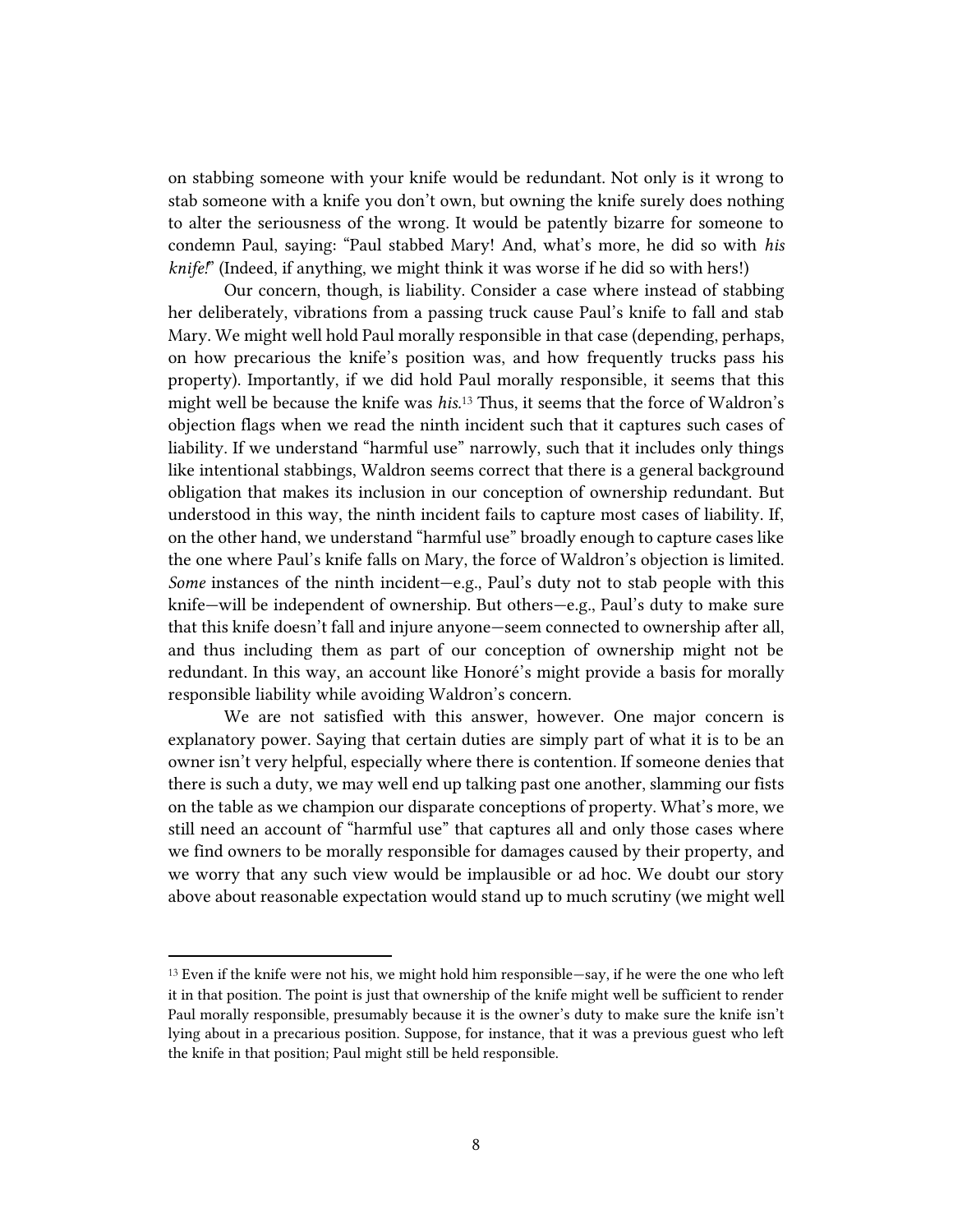reasonably expect that some people are going to act immorally and trespass) and we doubt there are better contenders.

In any case, we think we can do better. Indeed, we think the seeds of a better view can be found in the works of Honoré and Waldron. Begin with some comments from Honoré specifically on liability:

An important ground of duty is that the agent, by a positive act, has intervened or proposes to intervene in the world in such a way as to do harm, or create or substitute a new risk of harm, or increase existing risk to others. The agent then often has a duty to minimise the risk of harm, or, if it has occurred, to mitigate it by means that may be either positive or negative, usually both. . . .

A second ground is that the agent occupies a position or office or fills a role that may require him to act positively. Parents, friends, employers, managers, *owners and possessors of property* . . . have duties of this sort and are guilty of omission if they fail to discharge them. The legal liability of innkeepers, common carriers, and possessors of land fall under this heading. In contrast with the previous riskcreating type of situation, the person who has a duty to act need not have created the danger himself. For instance, it seems reasonable that a landowner on whose premises a fire starts, but who did not start it himself, should take steps to put it out. (Honoré 1999, 55 and 57, emphasis added, footnote omitted)

We agree with Honoré's proposal of a moral duty conditional on increasing risk to others. And we agree that this is a duty that seems to follow from ownership. But we disagree with the disjunctive nature of his analysis. Honoré seems to think that there is a duty that comes either from (a) acting so as to increase risk (among other things) or (b) filling certain roles—relevantly, that of owner. We argue, instead, that filling the role of owner typically leads one to increase risk to others, and thus that there is really a singular basis for the duty in question.<sup>14</sup>

It is not hard to see how this view also relates to Waldron's, making good on his insight that, in many cases at least, the duties associated with ownership are instances of general background duties, rather than duties intrinsic to ownership itself. We amend Waldron by recognizing that, in some cases, the duties in question are *conditional* duties—specifically, here, a duty of care conditional on acting so as to increase risk, making it more likely that others will be harmed.

<sup>14</sup> Interestingly, we actually came to this view before discovering that Honoré himself discusses risk as a condition for the relevant duty.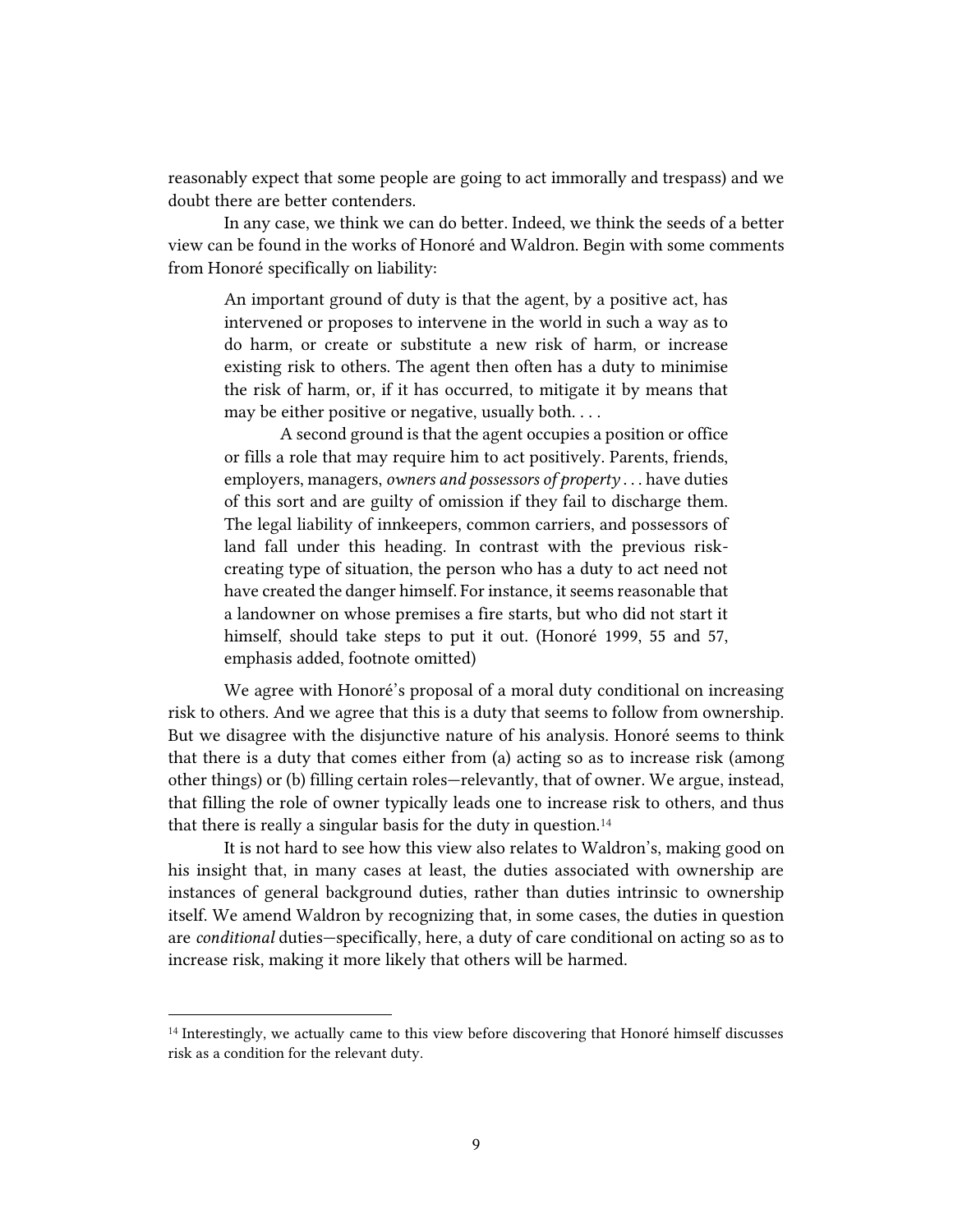To see how such conditional duties work in general, and how they might follow from a role without being intrinsic to it, consider one of Honoré's other examples of a role or office: parenthood. Parents are frequently taken to have special duties of care with respect to their children. One explanation—apparently, the sort Honoré champions—is that these duties are part of *what it is to be* a parent. But this is implausible. After all, if I put my child up for adoption, I may no longer have these duties, though I remain the child's parent (at least insofar as we are discussing biological parenthood<sup>15</sup>). It is hard to see how this could be if these duties were *constitutive* of being a parent. A more plausible explanation, it seems to us, is that parenthood by *default* entails another relation—what we might call *guardianship.* And it *is* constitutive of being a guardian that one has certain duties of care with respect to one's wards. Thus, certain duties follow from biological parenthood by default, though they are not part and parcel of *being a parent.*

Again, we believe that something similar holds for ownership. Being morally responsible for the harms caused by one's property is not constitutive of being an owner. Rather, being an owner leads one to meet the conditions from which such responsibility *does* follow (in most, if not all, cases): taking ownership of an object *increases risk* to others. We turn now to our defense of this claim.

### **2. Risk, Moral Responsibility, and Ownership**

 $\overline{a}$ 

John is doing research on the effects of a certain chemical on the lifespan of fish. Luckily, John lives on the frontier, and nearby there is an unowned piece of land with a lake full of fish. John decides to dump some of the chemical into the lake and there conduct his research. As John well knows, this chemical is poisonous to humans.

Contrast the case of John with the case of Bill. Bill also lives on the frontier, not far from an unowned piece of land with a lake. Bill's dog recently passed away after drinking tainted water, and so Bill has started carrying around a test kit and testing water sources before drinking from them. One day, passing by the lake near his home, Bill decides to stop for a drink. Luckily for Bill, he has his test kit with him because, as he soon discovers, the lake water is tainted.

Assume that both John and Bill know that there are other people living in the area who might make use of the lake. Many, we think, would maintain that both John and Bill ought to warn others about the water's being contaminated. Nevertheless, we suspect most would be quicker to hold John morally responsible were someone to drink the water and become ill. In Bill's case, this seems less clear. We might think that it would be good for Bill to put up a sign, but it is not obvious to us that he may

<sup>&</sup>lt;sup>15</sup> To be fair, Honoré doesn't specify "biological" parenthood, and thus might be using the term to refer to guardianship. Nevertheless, the example serves to illustrate the relevant possibility.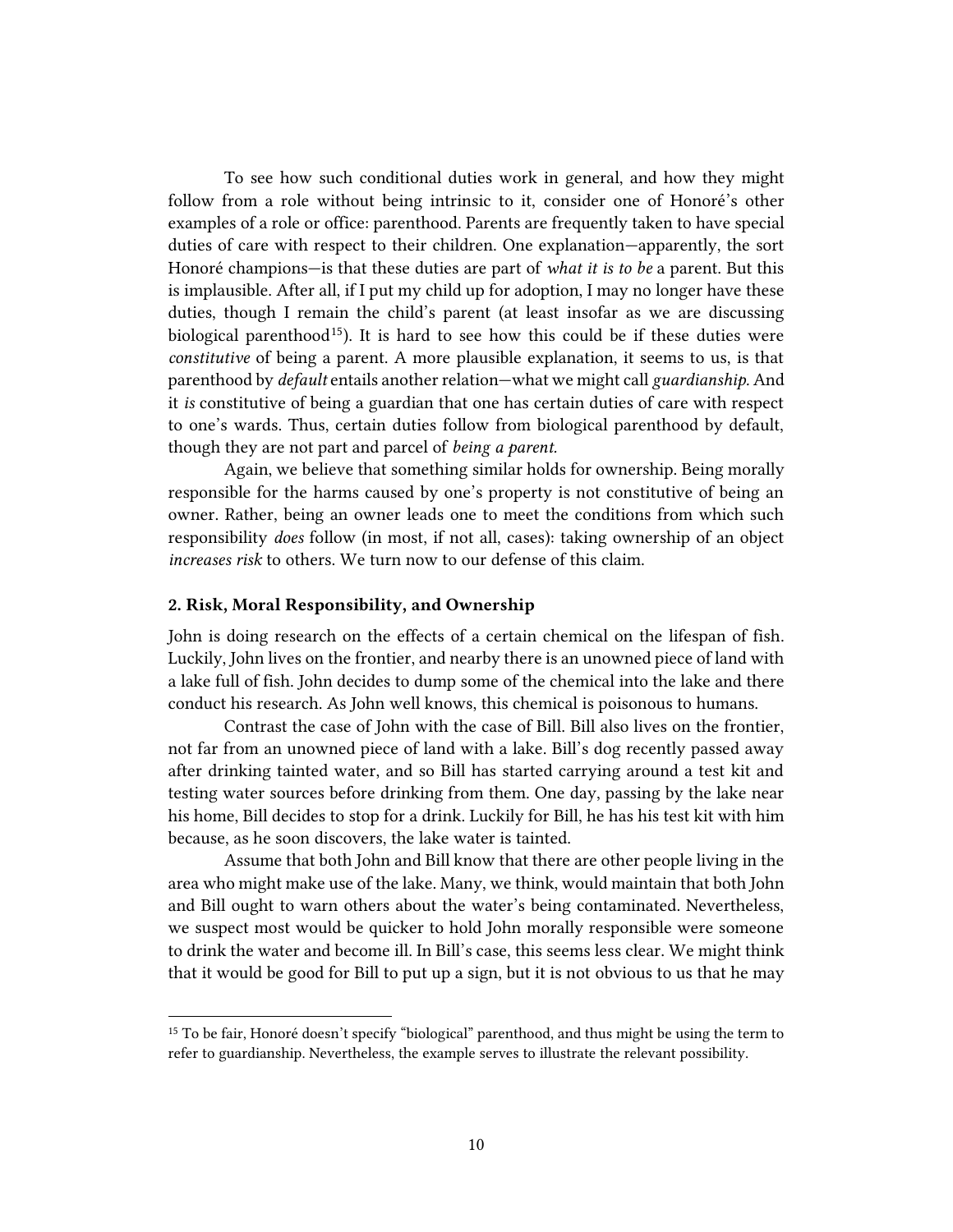be held responsible for the harm that results from his not doing so. (For instance, if Bill were in a rush to get somewhere; we might excuse his not stopping to put up a sign, certainly more than we would John's.)

The relevant difference between John and Bill is that John's actions explain the presence and the extent of the danger in question, while Bill's do not. Assuming it was permissible to create this danger in the first place, it seems to us that John has a duty of care: He ought to do what he can to ensure that the danger does not affect anyone. Bill, on the other hand, is merely *aware* of a pre-existing danger. This awareness may generate some moral demand, but it is not the same as the demand placed on John.

We suggest the following reading of the above situation: Agents are subject to a general, *conditional* moral duty of care. The condition (or at least one condition) for this duty is *increasing risk.* That is, when an agent does something that either creates or augments existing danger, that agent has a moral duty to compensate for the risk of injury to the best of his ability. So, by contaminating the lake, John increases the risk of becoming ill to persons in the area, and therefore has a duty to ensure that this does not happen; he may therefore be held responsible (morally and perhaps compensatorily) if it does. This is, of course, much the same as what Honoré suggested in the passage above.

Compare the cases of John and Bill with the case of Patricia: One day, Patricia is standing on a bridge between two cliffs. Two people are walking along in the canyon far below. Looking ahead, Patricia sees that there are large boulders teetering on the edge of each cliff, one on either side. If either of these boulders should fall, Patricia can tell, it will crush one of the two people walking below (the western boulder will crush the person walking on that side; the eastern the other). Patricia does not know either of the people walking below; indeed she knows nothing about them at all beyond that they are in peril, and that they are too far away for her to warn them.

Most, we think, would agree that if she can, Patricia has a moral reason to try to stop the boulders from falling and crushing the people below. We take it for granted that such a reason exists. Suppose now that we are given a new piece of information: Patricia *owns* the land to the east (and thus the eastern boulder) but not the land to the west. Our interest is in whether, were the boulders to fall and kill the people in the valley, Patricia's level of moral responsibility would differ between the two. It seems to us that it would: Patricia would be morally responsible for the death caused by the eastern boulder more so than for the western, and this is because the former is *her* boulder.<sup>16</sup>

<sup>&</sup>lt;sup>16</sup> Of course, we might also hold her responsible for the western death. Suppose she could have easily prevented it from falling and just stood there laughing. But it should be clear that this is a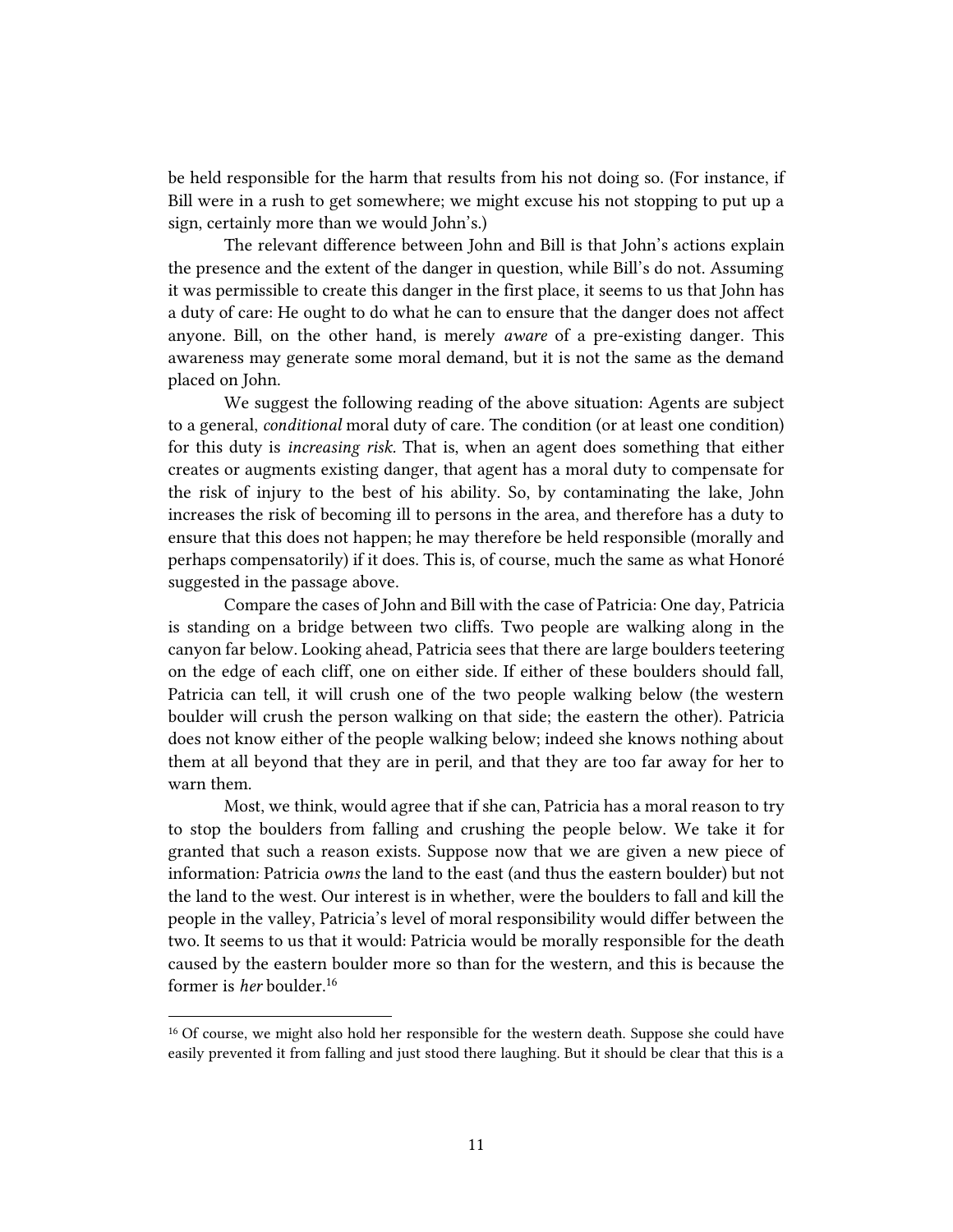In the first case, we maintain that the explanation for why John bears more responsibility than Bill is that it is John's actions that explain why the lake water is more dangerous than before, whereas Bill is merely *aware* of that danger. The analogous suggestion, then, would be that Patricia is morally responsible for a death caused by the eastern boulder more so than for a death caused by the western because it is her taking ownership of the eastern that explains why it is more dangerous than before (whereas she is merely aware of the danger posed by the western's instability). Indeed, this is precisely what we maintain. The obvious question, then, is in what sense Patricia's taking ownership led to this increase in risk. It would be one thing if, in taking ownership of the boulder, Patricia rocked it back and forth. But we've suggested no such thing; indeed, for all we know Patricia has never physically interacted with the boulder at all!

To see why we nevertheless maintain that Patricia's property rights *do* lead to increased risk to others, consider one further case: Imagine that there is a time bomb sitting in the middle of a room. Luckily, the bomb is quite easy to disarm; all one has to do is press the big red "DISARM" button. Unluckily, someone has put up a force-field around the bomb, so no one can get to it to press that big red button. Even more unluckily, the force-field is unidirectional. If the bomb goes off, the forcefield will not contain the blast.

We have—and hope you will share—the following intuition about this case. If the bomb goes off and harms someone, the person who put up the force-field will bear some moral responsibility for the harm in question. This seems true regardless of whether the person manufactured or armed the bomb. Our explanation is that in putting up the force-field, one increases risk to others. Of course, bombs are dangerous anyway. But before the force-field went up, the bomb was less—indeed, perhaps, minimally—threatening. After all, all one needed to do was press that big red button and the danger would be gone!

Ownership, we maintain, can be conceived of as such a force-field. When I come to own something, I create a duty of non-interference in others; they are not permitted to interact with my property without my say-so. Of course, there is no literal force-field; my ownership of something doesn't *physically* prevent you from interacting with it. But you are prevented in the sense that doing so has become *immoral.*

Now, suppose that what I own is in some way dangerous, or at least has the capacity to be. Think back to Patricia. One of those boulders is on public land. Anyone (including the person at risk, down in the valley) could, at any time, have gone to make sure that the boulder up there was safely rooted, that there was no risk of its

different basis for responsibility than the one we are talking about, which is present or not independently of her ability to help in that moment.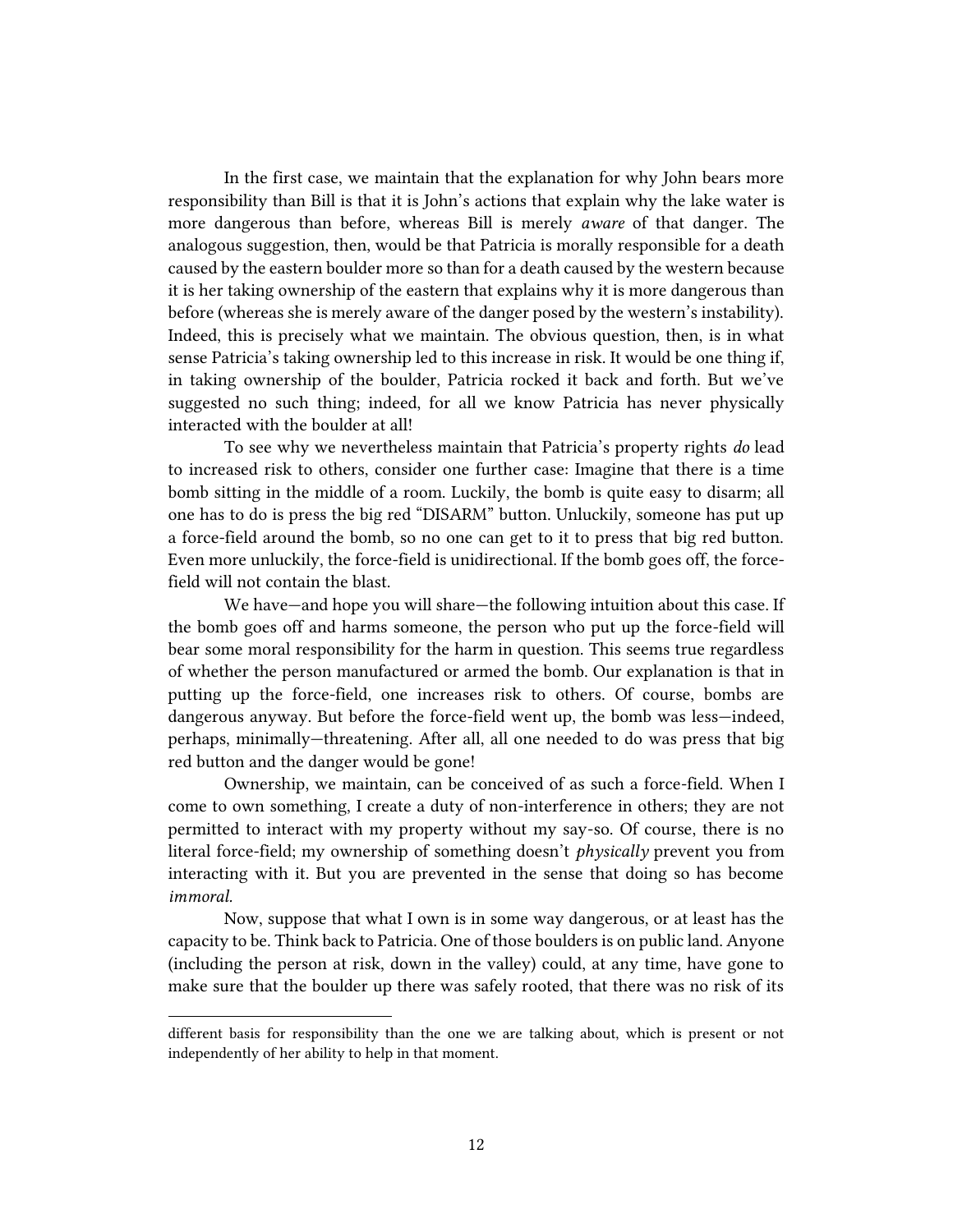falling onto unsuspecting passersby. But thanks to Patricia's property rights, the same is *not* true of her boulder. Only Patricia is morally permitted to interact with her boulder (without permission), and thus only Patricia was in a moral position to inspect and make safe.<sup>17</sup> This leaves others in a vulnerable position, and it seems to us that Patricia has an obligation to compensate for this position—she herself gains a duty to inspect and make safe. Should she fail to do so, she is morally responsible for any resultant damages.

On our view, then, morally responsible liability is not part of ownership itself. Rather, cases of holding owners (morally responsibly) liable are instances of a more general kind of case—one in which an agent meets the conditions of a conditional duty of care.<sup>18</sup> The relevant condition is that the agent has increased risk to others. The duty in question is much the same as the one Honoré recognizes. Where our account departs from his is in our insistence that, rather than being an independent basis for the duty in question, ownership simply leads one to meet the duty's general condition concerning risk.

### **3. An Objection**

 $\overline{a}$ 

As a number of people have noted,<sup>19</sup> an obvious objection to our view is that, in many cases, ownership actually *decreases* risk to others. Consider, again, our force-field metaphor. We imagined a force-field around a bomb, and pointed out that this forcefield might prevent people from disarming the bomb. But suppose that, initially, the bomb *was* disarmed. It seems important that the force-field also prevents people from

<sup>&</sup>lt;sup>17</sup> Of course, if the risk were immediate and great enough, we might think that others' duty of non-interference is outweighed, but this does not seem to affect the main point, especially since her property rights also affected people's ability to (morally) find out whether there was a danger in the first place!

<sup>&</sup>lt;sup>18</sup> What will count as sufficiently "inspecting and making safe" will differ depending on the nature of the object, and the circumstances. It is one thing to store 1,000 firecrackers in a shed in the middle of a 40-acre rural property, quite another to store 1,000 firecrackers in a downtown highrise apartment building. It is one thing to carry a jar of peanut butter at a camp for children with severe peanut allergies, and another to have peanut butter spread on your toast in your kitchen. It is one thing to have bleach or vinegar in your kitchen cupboard, quite another to have a vial of the H1N1 flu virus in your laboratory. And so on. As the likelihood of harm to others increases, our standard for what counts as "sufficient precautionary measures" will change. Our analysis does not require precision here. We need not settle on the exact contours of this duty of care, or what counts as meeting this duty. We also need not settle when someone is to be held liable and if, for example, a harm being unforeseeable by a reasonable person mitigates or eliminates liability. We need only point out that owners generally have this duty in virtue of ownership.

<sup>19</sup> Our thanks to several participants at the George Mason University Workshop in Politics, Philosophy, and Economics, as well as attendees at the University of Warwick's Association for Social and Legal Philosophy conference for pointing this out.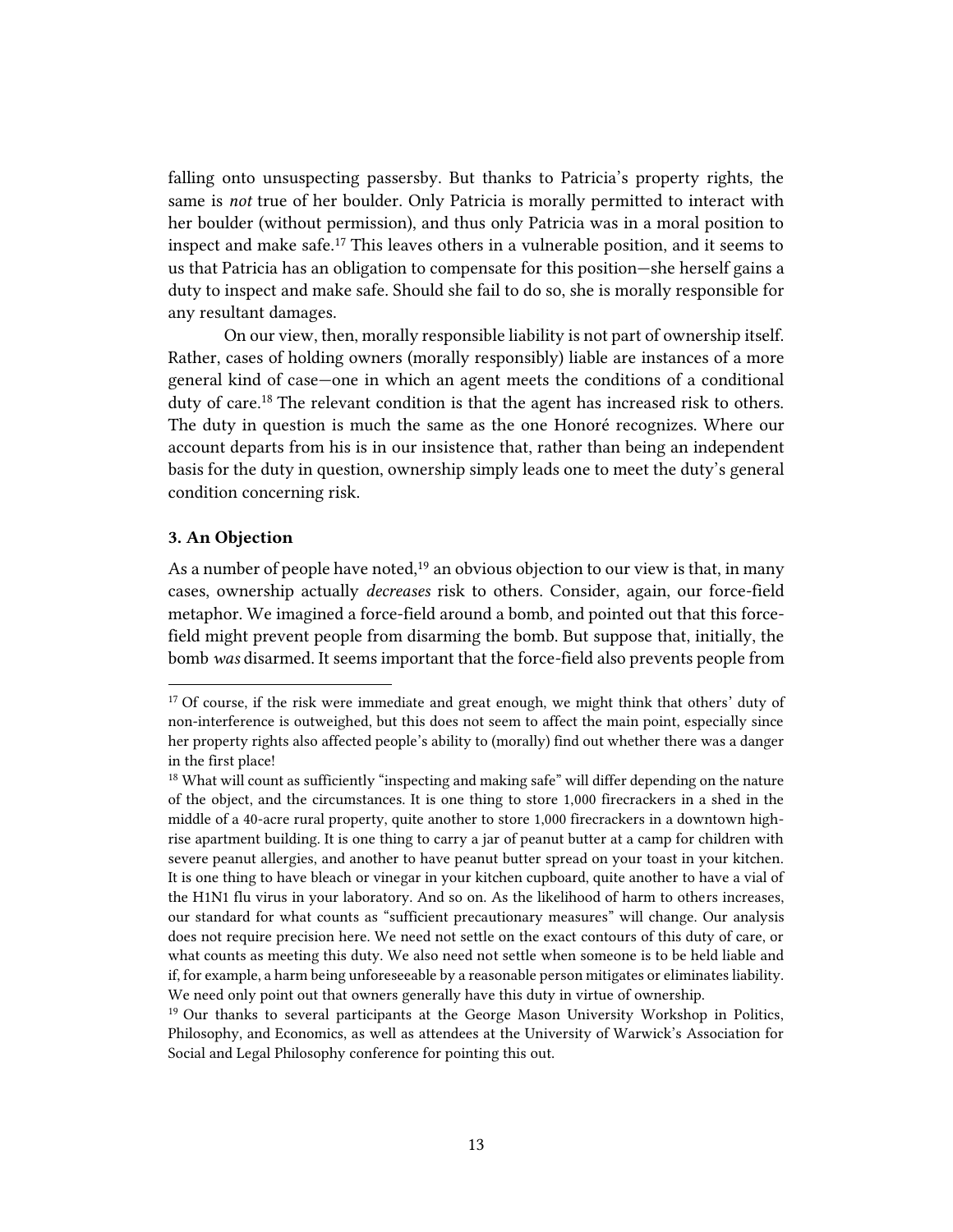*arming* it. In that case, it seems the force-field would *decrease* risk. Taking the metaphor home, suppose that we're really talking about *ownership* of a bomb. If I take ownership of an unarmed bomb, it follows that, so long as you respect my property rights, you are in less danger than you otherwise would be of, say, accidentally triggering the bomb (since you aren't allowed to play with it). So, the objection goes, our account cannot be correct.

We agree with everything in this objection except its conclusion. Indeed, we readily admit that taking ownership of something can decrease risk to others just as easily as it can increase it. Far from being an objection, however, we are confident that cases like this are precisely the ones that speak most strongly in favor of our view.

Suppose that I do indeed own a bomb. It is disarmed and it is inside my house. Next to it there is a large sign that says that it is a bomb and that one should not pick it up, as this might set it off. (Please don't ask why this is the case.) As our objectors point out, this seems to be a case in which my ownership has decreased risk to others. This bomb is far less of a risk than it would be if it were sitting, say, unowned in the middle of the street.

But here's the rub: We are confident that most people would agree with us that if you enter my house and set off the bomb, I am not morally responsible for the harm done to you. Indeed, this is analogous to the *Bodine* case. A student was injured when he fell through a skylight while trying to steal a floodlight from a high school. He sued. We do not dispute the suit as a legal matter; as discussed earlier, we take no position here on the right approach to the law. What matters is that most people found this lawsuit outrageous, apparently because they believed the school was not morally responsible for the student's injuries.<sup>20</sup>

With this in mind, let us draw a distinction. Imagine, again, an object behind a unidirectional force-field. This object might be dangerous in one of two ways. First, it might be dangerous in that it can harm people outside the force-field. Second, it might be dangerous in that it can harm those who make it through the force-field. The analogous distinction in the case of ownership should be clear. We will refer to *external* harms as those harms that an object can cause even when no one interacts with the object in ways that would violate property rights in that object (should there be any). We will refer to *internal* harms as those harms that an object can cause only to persons who (or in the case where persons) interact with that object in ways that *would* violate property rights in that object (should there be any).

 $20$  And, again, it is not merely that the student's wrongdoing outweighs the school's. People do not think that the school is morally responsible for what happened to him *at all.* It was entirely his fault!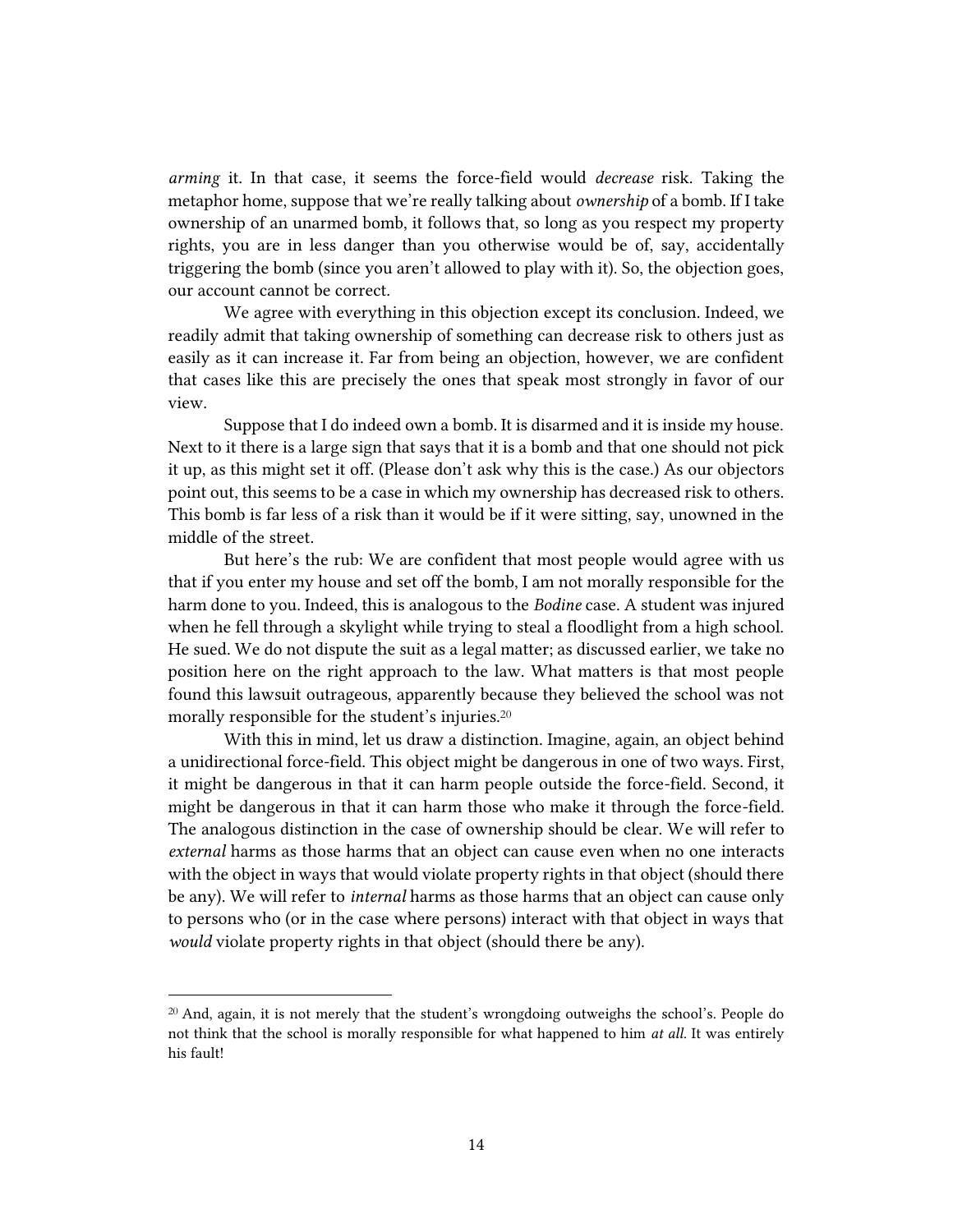Given this, we contend, first, that taking ownership in an object typically increases the risk of external harms but decreases the risk of internal harms. What's more, we maintain that this explains why, in general, we think it morally appropriate to hold people liable for external harms, but not for internal ones. If my bomb goes off and harms you as you walk by my home, I am morally responsible. If it goes off when you break in and try to juggle with it, I am not.

### **6. Conclusion**

 $\overline{a}$ 

In this paper, we have considered the basis of our intuitions that owners *qua owners*  are sometimes morally responsible for harms caused by their property. The fact that we have such intuitions is a reason to reject the claim that liability is merely legal or conventional.<sup>21</sup> For a number of other reasons, already discussed, we reject the claim that such liability is simply part of what it is to own something. Given this, our goal has been (following Waldron) to discover a general moral duty that explains our intuitions in these cases. The most likely culprit, it seems, is a *conditional* duty whose conditions are (at least typically) met in cases of ownership. Helpfully, Honoré proposes such a duty: The duty to inspect and make safe—a duty of care—conditional on one's having increased the risk that the object(s) in question will harm others. Unlike Honoré, however, who takes an alternate condition for this duty to be filling the role of owner, we maintain that ownership simply leads one to meet the condition mentioned—in taking ownership of a good, one decreases others' ability to (morally) inspect and make safe your goods themselves, and thus increases the likelihood that they will be harmed by it.

Finally, we addressed the worry that taking ownership can actually *decrease* risk to others, as they are no longer (morally) able to do certain things that might lead them to be harmed (e.g., do yoga next to your boulders, enter your home and play catch with a bomb, etc.). We maintain that, far from casting doubt on our account, such cases point to a distinction that captures the difference between those cases where we do and do not hold owners morally responsible for harms caused by their property. To wit, owners are held morally responsible to the extent that the harms in question are *external*—are not the result of persons' violating the relevant property rights. Where such harms are *internal*—as in the cases upon which this objection relies—we find that legal practices of holding liable conflict with our intuitions concerning moral responsibility. This provides the strongest case both for our view and against those who would hold that our moral intuitions are explained

<sup>&</sup>lt;sup>21</sup> Of course, if our intuitions lined up perfectly with the legal system, we might think that we've simply internalized that system. But, as noted, they do not.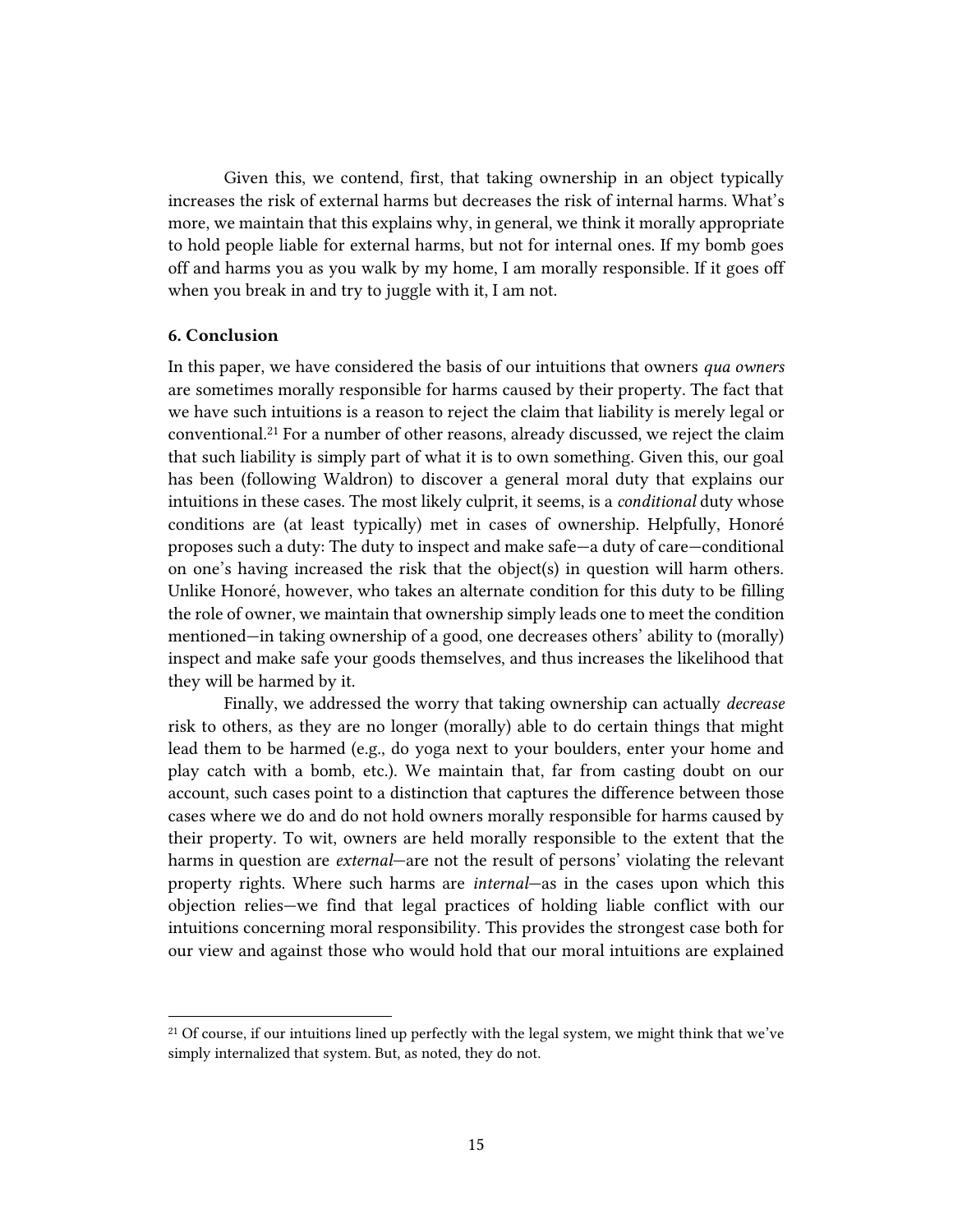either by legal/conventional practices or by our apprehension of the nature of ownership itself.

We take our view to have independent theoretical value. What's more, we hope it will serve to further the dialectic over the right approach to tort law. Whether tort law should follow the traditional or nondiscriminatory approach is an important question, and we believe it is most usefully framed as the question of whether legal liability should track morally responsible liability. Indeed, we take this to be the case even if our particular account of the basis for morally responsible liability turns out to be incorrect. Minimally, what we hope to have made clear is that *some* account is needed that engages with moral responsibility (unlike the conventionalist account), allows for cases where owners are *not* morally responsibly liable (unlike the intrinsic account), and acknowledges (contra both Waldron and Honoré) that the responsibility in question follows from, yet is likely not a part of, ownership itself.

### **Acknowledgements**

We would like to thank Robert Card, Garrett Thomson, Mark Wells, Lawrence White, and two anonymous referees at *Ethical Theory and Moral Practice* for their valuable input on this paper.

### **References**

- Benditt, Theodore M. (1982). "Liability for Failing to Rescue." *Law and Philosophy* 1:391-418.
- Breakey, Hugh (2013). "Property Concepts." In *The Internet Encyclopedia of Philosophy*, http://www.iep.utm.edu/prop-con/.
- Coleman, Jules and Gabriel Mendlow (2010). "Theories of Tort Law." In: Zalta E.N. (ed.), *The Stanford Encyclopedia of Philosophy* (Fall 2010 Edition), http://plato.stanford.edu/archives/fall2010/entries/tort-theories/.
- Cupp Jr., Richard L (2010). "In Praise of Moral Judgment: The Restatement (Third) of Torts and Flagrant 'Bad Guy' Trespassers." *Wake Forest Law Review Forum* 1:37-44.
- Donoghue (or McAlister) v Stevenson (1932). All ER Rep 1; (1932) AC 562; House of Lords.
- Eleftheriadis, Pavlos (1996). "The Analysis of Property Rights." *Oxford Journal of Legal Studies* 16:31-54.
- Goldberg, John C.P. and Benjamin C. Zipursky (2007). "Tort Law and Moral Luck." *Cornell Law Review* 92:1123-1176.
- Honoré, A.M. (2006). "Property and Ownership: Marginal Comments." In: Endicott T, Getzler J, and Peel E (eds.), *Properties in Law: Essays in Honour of Jim Harris.* Oxford: Oxford University Press, pp. 129-137.